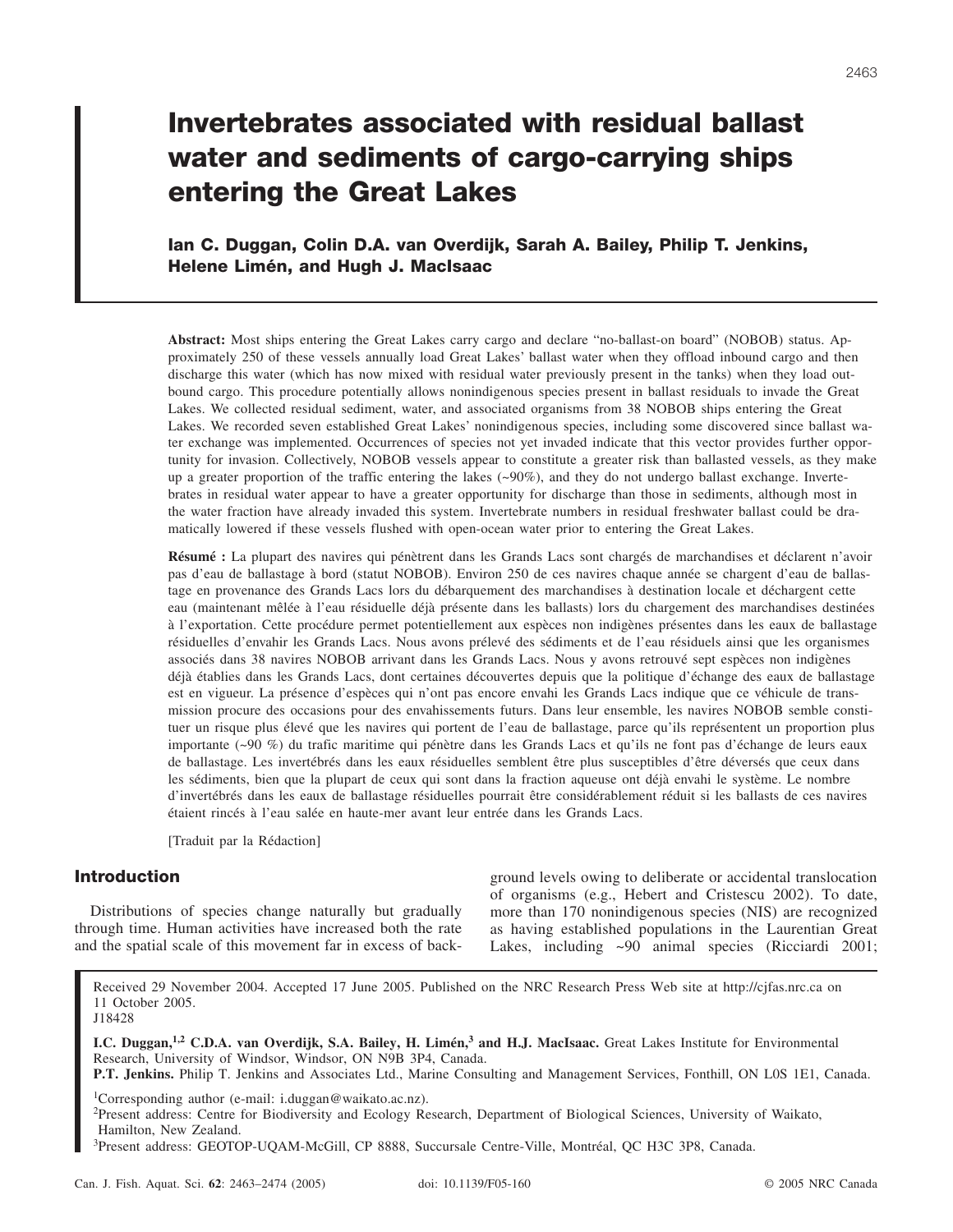Holeck et al. 2004). Dispersal mediated by transoceanic commercial shipping has been the dominant vector for these introductions since 1959, after the opening of the St. Lawrence Seaway allowed entrance of large bulk-carrying shipping vessels (Mills et al. 1993; Ricciardi and MacIsaac 2000; Ricciardi 2001). As a result, efforts to reduce the rate of invasions have focussed on ballast water management. Mandatory midocean ballast exchange was implemented for ships entering the Great Lakes in 1993, whereby ships carrying fresh or brackish ballast water from ports outside the system are effectively required to declare "ballast-on-board" (BOB) status and exchange existing ballast water for ocean water during passage  $(>200$  nautical miles from any shore and in waters >2000 m in depth; US Coast Guard 1993). Ballast water exchange is intended to expel any organisms potentially capable of surviving Great Lakes conditions during ballast discharge and to kill individuals remaining in the tanks through osmotic shock from exposure to high-salinity water.

Since ballast exchange was implemented, however, a number of additional species have been reported from the Great Lakes (Holeck et al. 2004). These species are primarily associated with sediments rather than with water (e.g., harpacticoid copepods, rhizopods, and oligochaetes; Horvath et al. 2001; Grigorovich et al. 2003*a*; Nicholls and MacIsaac 2004). One hypothesis that may explain these patterns is that vessels declaring "no-ballast-on-board" (NOBOB), which are exempt from current ballast management regulations, could be responsible. On average, these vessels constituted ~90% of those entering the system (Colautti et al. 2003) and carry  $\sim 60$  t of unpumpable residual water ( $\sim 76\%$ ) and sediment  $(\sim 24\%)$  that may contain viable organisms (Bailey et al. 2003). After unloading cargo within the system, these ships load Great Lakes' water into their ballast tanks. Before exiting the system, they will typically load new cargo for export and expel their ballast water, potentially including organisms associated with the original residual ballast (Colautti et al. 2003). Using a modelling approach, MacIsaac et al. (2002) predicted that NOBOB ships could pose a greater collective risk for invasions than BOB ships undergoing ballast exchange. However, the invasion risk posed by live fauna associated with sediment or residual water from these ships has not yet been quantified. Sediments have, however, been shown to contain viable dormant stages of protists and zooplankton (Hallegraeff and Bolch 1992; Kelly 1993; Bailey et al. 2003). Locke et al. (1991) attempted to sample sediment-associated fauna from ballasted ships by disturbing the sediments with a net. However, this method was deemed inadequate and they suggested tank entry in deballasted ships as the best possible alternative.

Owing to the typically impossible task of eradicating established NIS, it is important to identify high-risk vectors and important invasion pathways from donor regions. Such information is necessary so that risk can be ascertained and methods devised to reduce it. Here, we assess whether residual water and sediments of NOBOB ships provide an invasion risk to the Great Lakes. We examine the identity, abundances, and frequencies of live organisms associated with these residuals in NOBOB ships entering the Great Lakes. We also assess conditions that may provide useful predictors of species introductions, including high-risk donor regions. We pay particular attention to crustaceans and oligochaetes, as these groups have recent invasion histories in the Great Lakes attributable to ballast water discharge.

# **Methods**

Ballast sediment and residual water were collected from transoceanic ships entering the Great Lakes (i.e., at the first port of call) between 8 March 2001 and 6 December 2002. Living organisms present in ballast tanks at this time have survived the initial, arduous transportation phase of the invasion process (Carlton 1996). These individuals may serve as an inoculum if they survive input of Great Lakes water into the tanks and are subsequently released live at the final portof-call. We collected samples from 67 tanks in 33 different ships. One ship was sampled on three occasions and three others on two occasions, totaling 38 ship visits. However, on only one occasion was the same tank sampled twice, and visits were separated by over 2 months with a number of ballasting and deballasting events in between. We therefore treat these as separate ship visits in our analyses. Vessels were boarded opportunistically without regard to previous ports of call (i.e., without any predetermined considerations of probable geographical sources of ballast residuals).

Sediment was collected from a subset of 64 tanks from 36 ships. Sediment was collected from at least five areas of each tank in areas of accumulation, usually along longitudinal shell frames away from drainage flows, using sterile scoops and spatulas. Where possible, approximately 5 kg of sediment was collected into a bucket from each tank. After exiting the ship, the sediment was thoroughly stirred and two 500-g subsamples were weighed and preserved in 95% ethanol. The temperature of residual ballast water was recorded at the time of collection (see below) using a Fisher Scientific thermometer and used as a proxy measure of sediment temperature. On return to the laboratory, sediment pore water salinity was measured of the supernatant extracted by centrifugation of a 200-g sediment subsample (3300*g* for 15 min) using an optical refractometer. Total residual water and sediment loads were estimated using current and historical records of tank residuals from ship crews as well as visual observations made by an experienced shipping vessel consultant (P.T. Jenkins). Time since last ballast tank cleaning and ports where ballast water was last loaded were determined by consultation with ship crews and logs. On one occasion, only one 500-g subsample could be collected from a tank, and for one tank, only one subsample could be examined owing to excessive oil contamination in the sample.

Residual ballast water samples and associated taxa were collected from 64 tanks from 35 ships. Where possible, 50 L of residual water was pumped using a hand bilge, passed through a 30-µm-mesh net, and the retained material preserved in ethanol. Residual water was collected from a single area, as the water was assumed to be well mixed within each tank. Salinity of residual water was measured using an optical refractometer at the time of collection.

In the laboratory, sediment samples were washed through a 45-µm-mesh sieve to remove fine sediment. Associated animals were subsequently removed from the remaining sedi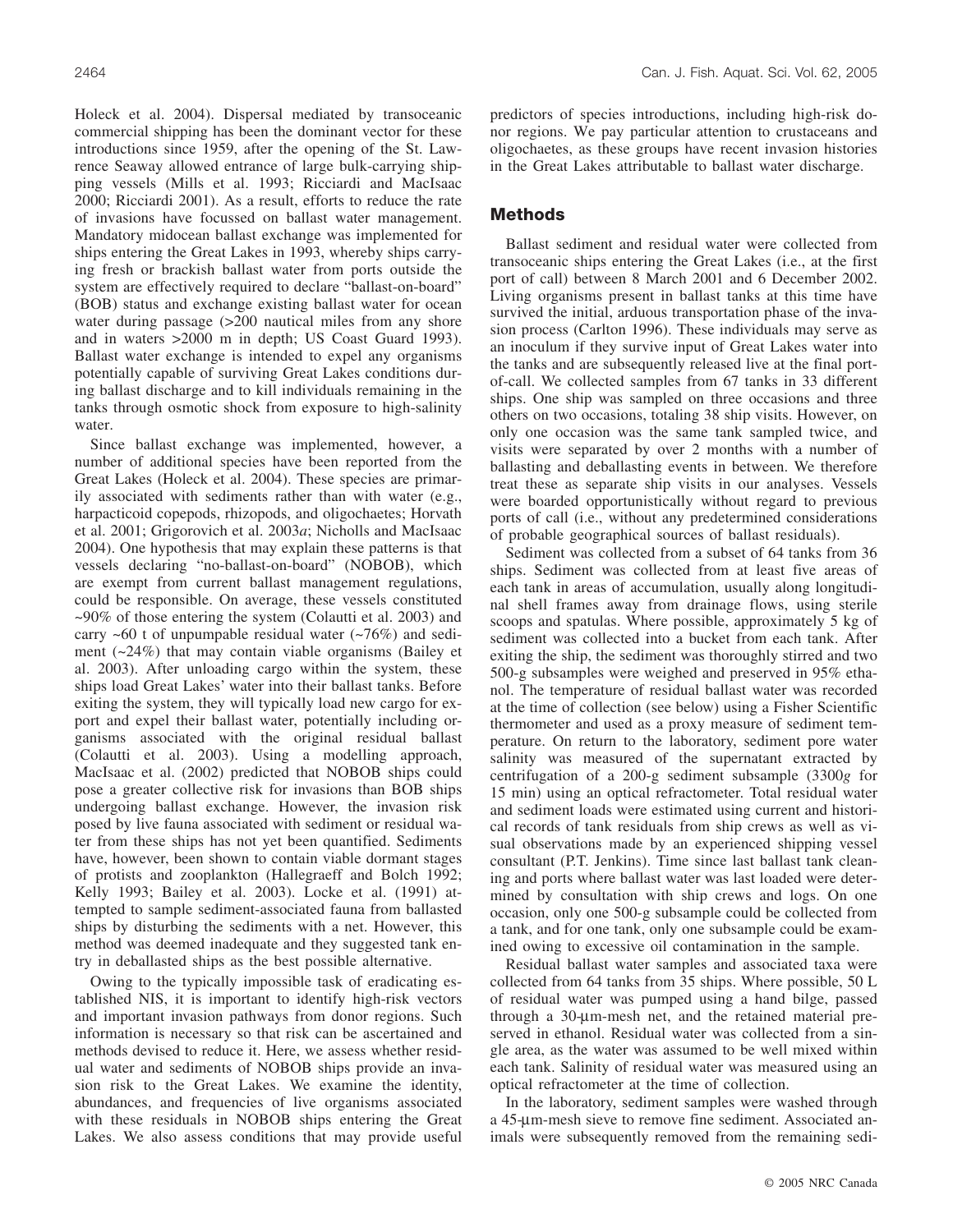ment using a Ludox HS40 protocol (Burgess 2001). Organisms from water and sediment samples were enumerated and identified to the lowest level practical using dissecting and compound microscopes. Nematodes from sediment samples were identified from a subset of 16 tanks from 10 ships. For analyses, sediment and water samples were expressed as numbers of organisms per kilogram (wet weight) and organisms per litre, respectively. We acknowledge that expressing sediment organisms relative to sediment wet weight might provide some variability owing to differing substrate characteristics; however, sediments were typically similar in that they were composed of fine sediments, compacted, and collected from areas that were moist but not typically flooded.

We explored whether ballast history parameters could predict high risk ships (i.e., ships that had high abundances of animals). Relationships between the total abundance of sediment organisms and temperature, pore water salinity, total residual sediment, time since last ballasting, and total ballast capacity were analysed using stepwise linear regression using Statistica 6 (StatSoft Inc., Tulsa, Oklahoma). Missing temperature data, not recorded from tanks owing to absence of residual water, were approximated by linear interpolation of values measured from ships sampled before and after that date, as this varied predictably with season. Tanks were excluded from the analysis where environmental conditions (i.e., salinity) did not match the ballast history provided by the crew, giving a final data set containing 58 tanks from 35 ships. Water samples were treated similarly, with tanks removed if environmental variables did not match ballast history or if less that 50 L was collected, resulting in 59 tanks from 33 ships used for analysis. Relationships were examined for these using temperature, residual water salinity, total residual water volume, time since last ballasting, and total ballast capacity as independent variables. For all analyses, abundances and environmental variables for both sediment and water samples were averaged for each ship, since tanks within ships shared common ballast histories. Abundances and environmental data were transformed to improve normality where necessary (usually  $log(x + 1)$ ). In addition, we investigated the relationship of total abundance of invertebrates to region of ballast origin. Region of ballast origin (i.e., the last port where ballast was loaded into tanks) was assigned to broad oceanic regions: Baltic Sea, Mediterranean and Black seas, North Sea, northwest Pacific Ocean, westcentral Atlantic Ocean, Great Lakes, and "other". Median abundances of taxa from each region of ballast origin were examined for trends.

Some organisms in the residual ballast likely do not have the potential to invade owing to physiological constraints (e.g., salinity tolerance). Thus, total organism abundance may overestimate invasion risk posed by live animals in residual ballast. We therefore explored for trends in region of ballast origin using the combined total of freshwater and brackish water rotifers, cladocerans, and copepods per ship. Since copepods living both in fresh water (e.g., *Nitocra hibernica* and *Cyclops strenuus*) and in brackish water (e.g., *Onychocamptus mohammed* and *Schizopera borutzkyi*) have invaded the Great Lakes, this subset of organisms was chosen owing to their well-defined taxonomy and salinity preferences. We did not include species with preferences for higher salinity (i.e., those preferring highly brackish water to marine water).

#### **Propagule supplies**

Total propagule supplies of sediment and water animals entering the Great Lakes per year were estimated based on average densities of organisms entering in ships, the average volume of water or sediment components, and the total number of NOBOB ships discharging water in the Great Lakes per year. Data on NOBOB ship activity between 1994 and 2000 were obtained from Colautti et al. (2003). Estimation of propagule supplies for freshwater and brackish water animals were calculated similarly as an indication of actual risk.

To determine whether NOBOB sediments and water pose an invasion risk, we compiled a list of the NIS of copepods and cladocerans found in ballast residuals that are capable of surviving freshwater and brackish water conditions. Taxa were ordered based on frequency and abundance potentially discharged and a comparison made of the relative frequencies and abundances of those that have and have not invaded.

## **Results**

#### **Taxonomic composition of residual sediments**

Collected organisms belonged to a broad array of taxonomic groups (Appendix A), although meiofaunal groups dominated numerically. Three of the 35 ships had no taxa present in their sediment samples. Nematodes dominated the overall relative abundances (91%) followed by harpacticoid (5%) and cyclopoid copepods (3%). Nematodes occurred in 91% of ships entering the Great Lakes and harpacticoids 46% and cyclopoids 49%. Based on our samples, these taxa contribute almost 99% of all organisms entering the Great Lakes associated with ballast sediment. Of the remaining taxa, polychaetes were the most abundant and were relatively common (<1% abundance, 23% of ships). Other taxa had low abundances and were recorded from few or single tanks (i.e.,  $<20\%$  of ships).

Nematodes were the most species-rich group, with 48 taxa recorded from the subset of 10 ships. This total includes numerous taxa not reported from the Great Lakes or North America. A total of 35 copepod species were identified from the 33 ships. Twenty harpacticoid species were identified, three of which are native to the Great Lakes: *Bryocamptus zschokkei*, *Canthocamptus staphylinoides*, and *Nitocra spinipes*. Three others are NIS already established in the Great Lakes: *N. hibernica*, *O. mohammed*, and *S. borutzkyi*. Additionally, two are freshwater taxa not known to have populations in the Great Lakes: *Bryocamptus pygmaeus* and *Canthocamptus staphylinus*. Four others are brackish water fauna (*Halectinosoma curticorne*, *Harpacticus uniremis*, *Microarthridian littorale*, and *Schizopera baltica*), while the remaining eight species are typical of more saline conditions. Eleven cyclopoid species were identified, 10 of which are freshwater species. Six of these species are known from the Great Lakes, including *C. strenuus*, a probable invader, which was recorded from two ships. Four species, *Mesocyclops leuckarti*, *Paracyclops fimbriatus*, *Thermocyclops crassus*, and *Thermocyclops oithonoides*, are freshwater spe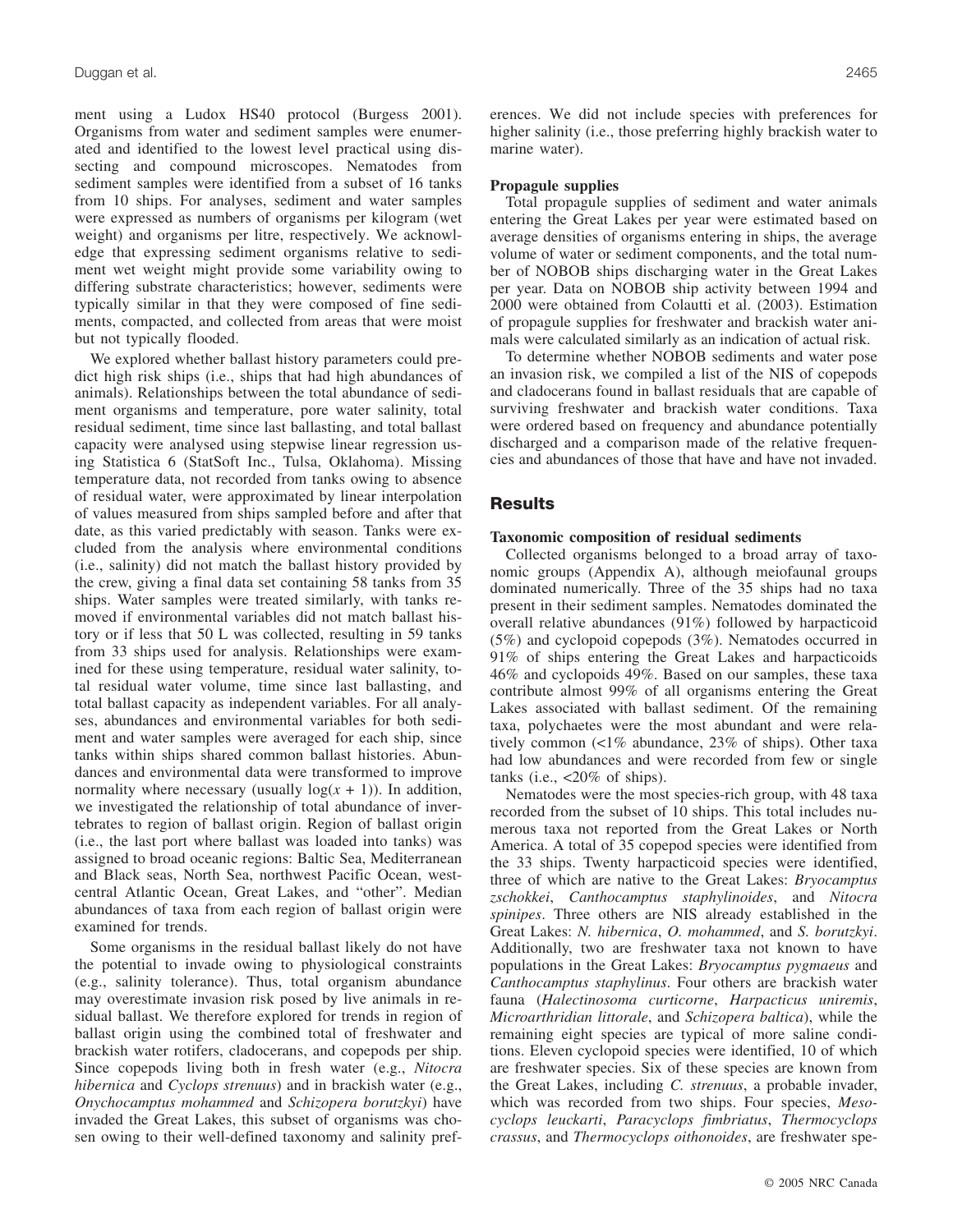cies that do not have established populations in the Great Lakes. One marine calanoid copepod species and two marine poecilostomatoid copepod species were also recorded. Two epibenthic cladoceran species (*Alona quadrangularis* and *Ilyocryptus sordidus*) were recorded, both of which are cosmopolitan taxa presumably native to the Great Lakes.

Another group with a reported invasion history in the Great Lakes, the oligochaetes, comprised only four species and 0.2% of animals recorded and were present in 14.3% of ships.

## **Taxonomic composition of residual waters**

The taxonomic composition of water fauna differed greatly from that of sediments (Appendix A). There was overlap in occurrence of some taxa, especially where species occur naturally in both habitats (e.g., cyclopoid copepods), while some others were epibenthic species likely sampled incidentally. One ship contained no taxa in the residual water samples, although several additional ships were not sampled owing to an absence of residual ballast water. Copepods formed the most abundant group in residual waters (97.3% of abundance: 66.0% nauplii, 20.4% cyclopoids, and 10.8% harpacticoids, with calanoids and poecilostomatoids comprising the remainder). Rotifers were the next most abundant taxon at 1.2% of total abundance. Remaining taxa collectively made up <1.5% of total abundance.

Copepods were the most species-rich group, with 5 calanoid, 12 cyclopoid, and 10 harpacticoid taxa recognized. This total includes 13 species already recorded from the Great Lakes, including three established NIS (*Eurytemora affinis*, *S. borutzkyi*, and *C. strenuus*). Ten of the remaining 14 species are marine taxa, which presumably would not survive if introduced into the Great Lakes (e.g., Schallenberg et al. 2003), leaving four freshwater or brackish water species (cyclopoid copepods: *Acanthocyclops venustus*, *Cyclops abyssorum*, *Eucyclops serrulatus*, and *Halicyclops* sp.) that could potentially tolerate conditions in the lakes. At least eight cladoceran species were recorded, of which three are not established in the Great Lakes; one of these, *Daphnia magna*, is a North American species, while the other two, *Daphnia cristata* and *Daphnia atkinsoni*, are European natives. Both of the latter species were recorded as single individuals only, however. *Bosmina maritima* was also recorded, which is a known invader. Seven rotifer species were identified, all of which are native to the Great Lakes. At least three *Gammarus* species (Amphipoda) were identified, all of which are from European estuarine brackish waters. Small bivalves were recorded on several ships, including *Driessena* veligers. However, these were typically present in low abundance and frequency overall.

#### **Determinants of propagule supply**

Total animal abundance in sediments was inversely correlated with pore water salinity, although the explained variance was low (stepwise multiple regression,  $r^2 = 0.267$ ,  $p <$ 0.005) (Fig. 1). None of the other variables assessed significantly affected animal abundances ( $p > 0.05$ ). Similar results were found for residual water data, with salinity significantly related to total invertebrate abundance (stepwise multiple regression,  $r^2 = 0.198$ ,  $p = 0.012$ ) (Fig. 1). Twenty percent of ships entered the Great Lakes with freshwater residuals (0‰–2‰), 23% with brackish water residuals (3‰– 10‰), and 57% with saltwater residuals (>11‰) (*n* = 35).

Salinity was broadly related to region of ballast origin (Table 1). Ships that last ballasted at ports in the Great Lakes, North Sea, Baltic Sea, or Mediterranean and Black Sea regions typically had low-salinity residual ballast water and sediment (usually <10‰). No clear relationship existed between total numbers of animals and region of ballast origin, except that areas with medium to high salinities  $(>20\%)$ had lower median abundances than those with salinities <20‰. However, examination of freshwater and brackish water animals showed a clear affinity for ships that had most recently loaded ballast at low-salinity ports, with those on the North Sea, Great Lakes, and Baltic Sea having the highest abundances as compared with other regions. This may indicate that freshwater and brackish water taxa are relatively transient and dependent on the last ballast source. Nematodes, on the other hand, may be more or less resident.

#### **Propagule supplies transported to the Great Lakes**

The average number of NOBOB ships entering the Great Lakes between 1994 and 2000 was  $484$  (SD = 75), of which  $249$  (SD = 69) subsequently loaded and then discharged mixed Great Lakes ballast water into the Great Lakes (Colautti et al. 2003). Ships averaged  $15$  t (= 15 000 kg, range =  $0.1-65.0$  t) of ballast sediment and 46.8 t (= 46 800 L, range  $= 0.0 - 153.0$  t) of residual water. Thus, at average animal densities of 1322.5 individuals $\text{kg}^{-1}$  in ballast sediment, NOBOB ships had an opportunity to discharge  $49.5 \times 10^8$ individuals into the Great Lakes from sediment per year (Fig. 2). Similarly, the average number of propagules potentially flushed annually from residual water is  $12.7 \times 10^7$ . Thus, on average, a total of  $50.7 \times 10^8$  sediment and waterborne animals may have the opportunity for introduction into the Great Lakes each year by NOBOB vessels. For freshwater and brackish rotifers, cladocerans, and copepods, totals of 19.8  $\times$  10<sup>7</sup> and 27.6  $\times$  10<sup>6</sup> propagules potentially enter the Great Lakes per year from sediments and residual water, respectively. Some of these taxa may already exist in the Great Lakes or have originated from previous ballasting in the Great Lakes. Thus, propagule supply of nonindigenous freshwater and brackish copepods and cladocerans entering in sediments (see Table 2), including those already invaded, results in 29.1  $\times$  10<sup>6</sup> entering per year. Excluding those already invaded, the total is reduced to  $25.9 \times 10^{6}$  year<sup>-1</sup>. From residual water, the propagule supply of these organisms (including those already invaded) is  $15.7 \times 10^5$  year<sup>-1</sup> and, excluding those already invaded, is  $20.5 \times 10^{4}$  year<sup>-1</sup>. Thus, most of the nonindigenous propagule supply from the water fraction comprises species that have already invaded, while the sediment fraction contains many that have not yet invaded.

Twenty-one nonindigenous copepod and cladoceran species recorded from residual sediments and water, including those already invaded, were examined based on propagule supplies to the Great Lakes (Table 2). In general, species that enter the Great Lakes more frequently, and are presumably released more frequently, were more likely to have established populations (e.g., *S. borutzkyi* and *E. affinis*) than those that were released less frequently or in smaller numbers (e.g., *D. cristata* and *D. atkinsoni*).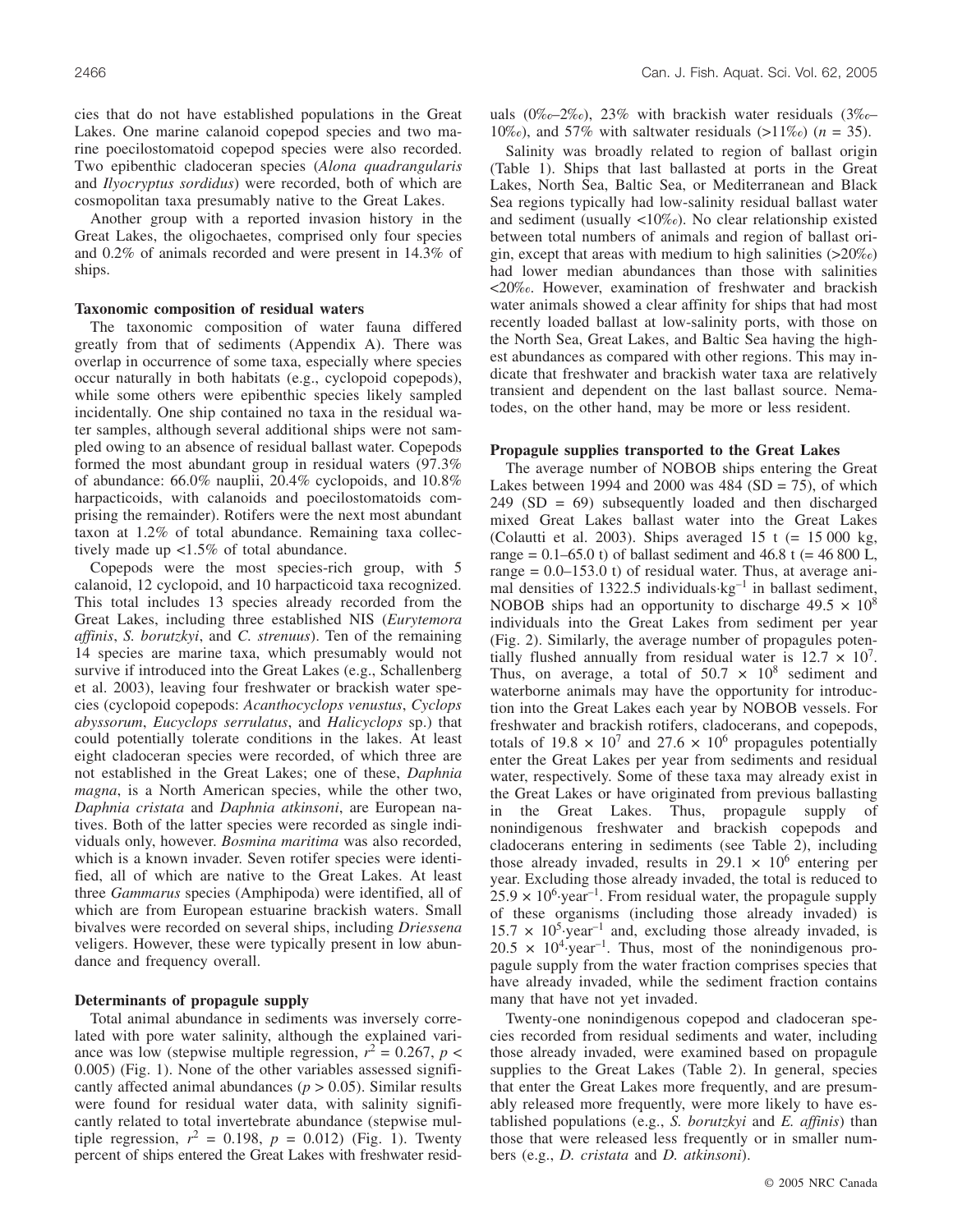**Fig. 1.** The  $\log(x + 1)$  total abundance of sediment organisms versus pore water salinity and temperature and the  $\log(x + 1)$  total abundance of residual water animals versus residual water salinity and temperature. Relationships were also examined for total residual sediment or water volumes, time since last ballasting, and total ballast capacity (not shown), which showed no discernible patterns. Statistically significant relationships were found between pore water salinity and total animal abundance in residual sediments (stepwise multiple regression,  $r^2 = 0.267$ ,  $p < 0.005$ ), and for residual water salinity and total animal abundance in residual waters (stepwise multiple regression,  $r^2 = 0.198$ ,  $p = 0.012$ ). None of the other variables assessed were important in determining animal abundances ( $p > 0.05$ ).



## **Discussion**

## **Comparison of shipping subvectors**

There are several entry mechanisms associated with transoceanic shipping that can introduce NIS to the Great Lakes: fouling of hull and water intake surfaces, ballast water and (or) sediments contained in ships carrying BOB, and residual water and (or) sediments contained in ships declaring NOBOB status; the sediment subvectors can further be subdivided into active or dormant individuals present in sediments. It is difficult to determine the relative importance of ship-related mechanisms, as many established NIS could be introduced via multiple pathways and because there have been few comprehensive studies of these subvectors (Holeck et al. 2004).

The mean density of active animals transported in sediments in this study,  $49.5 \times 10^8$  year<sup>-1</sup>, is higher than that of dormant stages from the same sediments,  $90.0 \times 10^{7}$  year<sup>-1</sup> (cf. Bailey et al. 2005*a*). However, many of the active and dormant sediment taxa are buried or have adaptations to ensure that they remain in association with sediments, even during flow or turbulent conditions, and will have little chance for discharge from ballast tanks. As such, only a proportion of these will enter the lakes with discharged ballast at their final Great Lakes port of call. Risk is likely to vary by taxon, however. For example, nematodes will occur within the sediment and are less likely to be discharged, while more epibenthic taxa (e.g., harpacticoids) may be discharged more readily. This may reflect why most of the common epibenthic nonindigenous organisms found in this study have already invaded the system. In contrast, active invertebrates in residual water are available for discharge at a mean density of  $12.7 \times 10^{7}$  year<sup>-1</sup>. Despite the density of active and dormant taxa in sediments being greater than the number of invertebrates in residual water, planktonic animals probably have greater opportunities for discharge with ballast water (see MacIsaac et al. 2002). Evidence for this comes from the difference between the numbers of freshwater and brackish water NIS that have and have not invaded the system to date; a large proportion of the nonindigenous propagule supply in the water fraction comprises taxa that have already invaded (87%), while only 11% of the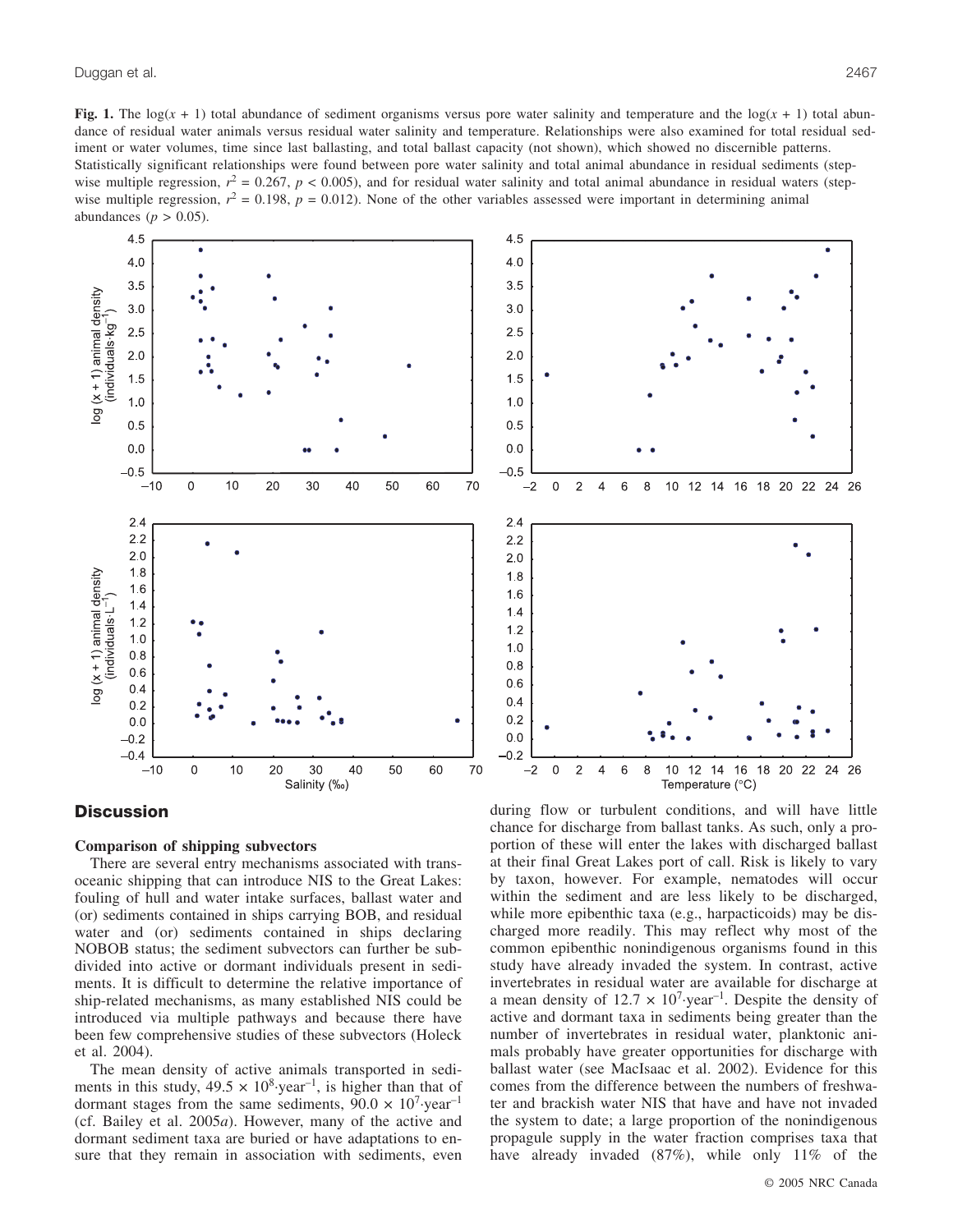|                             | $\boldsymbol{n}$ | Salinity $(\%_0)$ |        | Total animals (individuals $\cdot$ kg <sup>-1</sup> ) |         | Freshwater – brackish water<br>animals (individuals $\text{kg}^{-1}$ ) |        |
|-----------------------------|------------------|-------------------|--------|-------------------------------------------------------|---------|------------------------------------------------------------------------|--------|
| Ballast origin              |                  | Range             | Median | Range                                                 | Median  | Range                                                                  | Median |
| Residual sediment           |                  |                   |        |                                                       |         |                                                                        |        |
| Great Lakes                 |                  | 4.0               | 4.00   | 98                                                    | 98.00   | 11                                                                     | 11.00  |
| North Sea                   | 15               | $0.0 - 28.0$      | 5.00   | 24.33–5510                                            | 465.00  | $0 - 905$                                                              | 19.50  |
| Baltic                      | 3                | $2.0 - 12.0$      | 8.00   | $14 - 2538$                                           | 178.50  | $0 - 157.6$                                                            | 2.00   |
| Mediterranean and Black Sea | 3                | $2.0 - 29.0$      | 15.50  | $0 - 19911$                                           | 9955.50 | 0.0                                                                    | 0.00   |
| Northwest Pacific           | 4                | $19.0 - 34.5$     | 24.33  | $0 - 1127.5$                                          | 90.83   | $0 - 1.33$                                                             | 0.25   |
| Other                       | $\overline{2}$   | $19.0 - 31.5$     | 25.25  | 16-94.33                                              | 55.16   | $0.0 - 2.50$                                                           | 1.25   |
| West-central Atlantic       | 8                | $4.8 - 54.0$      | 35.25  | $0 - 280.66$                                          | 45.00   | 0.0                                                                    | 0.00   |
| <b>Residual water</b>       |                  |                   |        |                                                       |         |                                                                        |        |
| Baltic                      | 2                | $4.0 - 4.5$       | 4.25   | $0.17 - 3.94$                                         | 2.06    | $0.08 - 0.43$                                                          | 0.26   |
| <b>Great Lakes</b>          | 2                | $2.0 - 8.0$       | 5.00   | $1.26 - 15.16$                                        | 8.21    | $1.24 - 12$                                                            | 6.62   |
| North Sea                   | 13               | $0 - 26.5$        | 7.00   | $0.09 - 143.5$                                        | 1.08    | $0 - 40.4$                                                             | 0.10   |
| Mediterranean and Black Sea | 2                | $1 - 15$          | 8.00   | $0 - 0.24$                                            | 0.12    | $\Omega$                                                               | 0.00   |
| West-central Atlantic       | 8                | $4 - 66$          | 27.75  | $0.04 - 2.25$                                         | 0.44    | $0 - 1.85$                                                             | 0.11   |
| Other                       | $\overline{2}$   | $22.5 - 35$       | 28.75  | $0.01 - 0.06$                                         | 0.04    | $\Omega$                                                               | 0.00   |
| Northwest Pacific           | 4                | $0 - 37$          | 32.15  | $0.09 - 11.46$                                        | 0.11    | $0 - 0.15$                                                             | 0.00   |

**Table 1.** Range and median values of salinity, total animals, and freshwater to brackish rotifer, cladoceran, and copepod taxa recorded from sediment and water residuals in ballast tanks of ships entering the Great Lakes.

**Note:** Region of ballast origin is ordered by median salinity. Salinity ranges for residual sediments were recorded from the pore water salinity of the sediment.

**Fig. 2.** Propagule loads transported to the Great Lakes in residual (*a*) sediment and (*b*) water of ships that declare "no-ballaston-board" (NOBOB) status. Animals potentially available for discharge (right scale) are based on 249 NOBOB entries that load and subsequently discharge ballast water in the Great Lakes system per year. Vessels carried an average of 15.0 t of residual water and 46.8 t of residual sediment. NIS, nonindigenous species.



nonindigenous propagule supply in sediments have invaded to date. Thus, despite the sediments containing higher densities of nonindigenous propagules overall, only the most frequently occurring epibenthic species may be able to invade the Great Lakes system. Further, in situ hatching studies suggest that <1% of invertebrate diapausing eggs will hatch and be available for introduction (Bailey et al. 2005*b*). Therefore, residual ballast water may pose the greatest risk for introduction of invertebrates.

Despite carrying larger volumes of ballast water, ships in BOB status probably present a very low risk of NIS introduction, owing both to the type of water carried (saline) and to the relatively low number of BOBs entering the Great Lakes (Colautti et al. 2003). In addition, hull fouling is probably a minor vector, since freshwater taxa that could survive in the Great Lakes are unlikely to withstand the high salinity encountered during a transoceanic voyage. Although early studies suggested that freshwater taxa may be able to survive incomplete ballast exchange (Locke et al. 1991, 1993), more recent work suggests that ballast exchange is usually very thorough (95%–99%) for ships that exchange ballast through an empty–fill procedure (Ruiz et al. 2004). Thus, presumably only small numbers of euryhaline taxa could exploit these vectors. In terms of ballast sediments, propagule loads of invertebrates (active and dormant stages) should be similar on individual BOB and NOBOB vessels, assuming that they operate in similar trade areas. Again, however, far greater numbers of NOBOB vessels discharge ballast water in the Great Lakes than BOB vessels, and freshwater propagules in BOB ships will be reduced owing to ballast exchange.

## **Taxonomic composition of residual ballast**

Although ballast water is recognized as the dominant vector by which many NIS have entered the Great Lakes, few of the NIS established have ever been collected from ballast water surveys (e.g., *C. strenuus*, *E. affinis*, *Bosmina coregoni*, and *Dreissena* veligers) (e.g., Locke et al. 1991, 1993; Aquatic Sciences, Inc. 1995). We report an additional four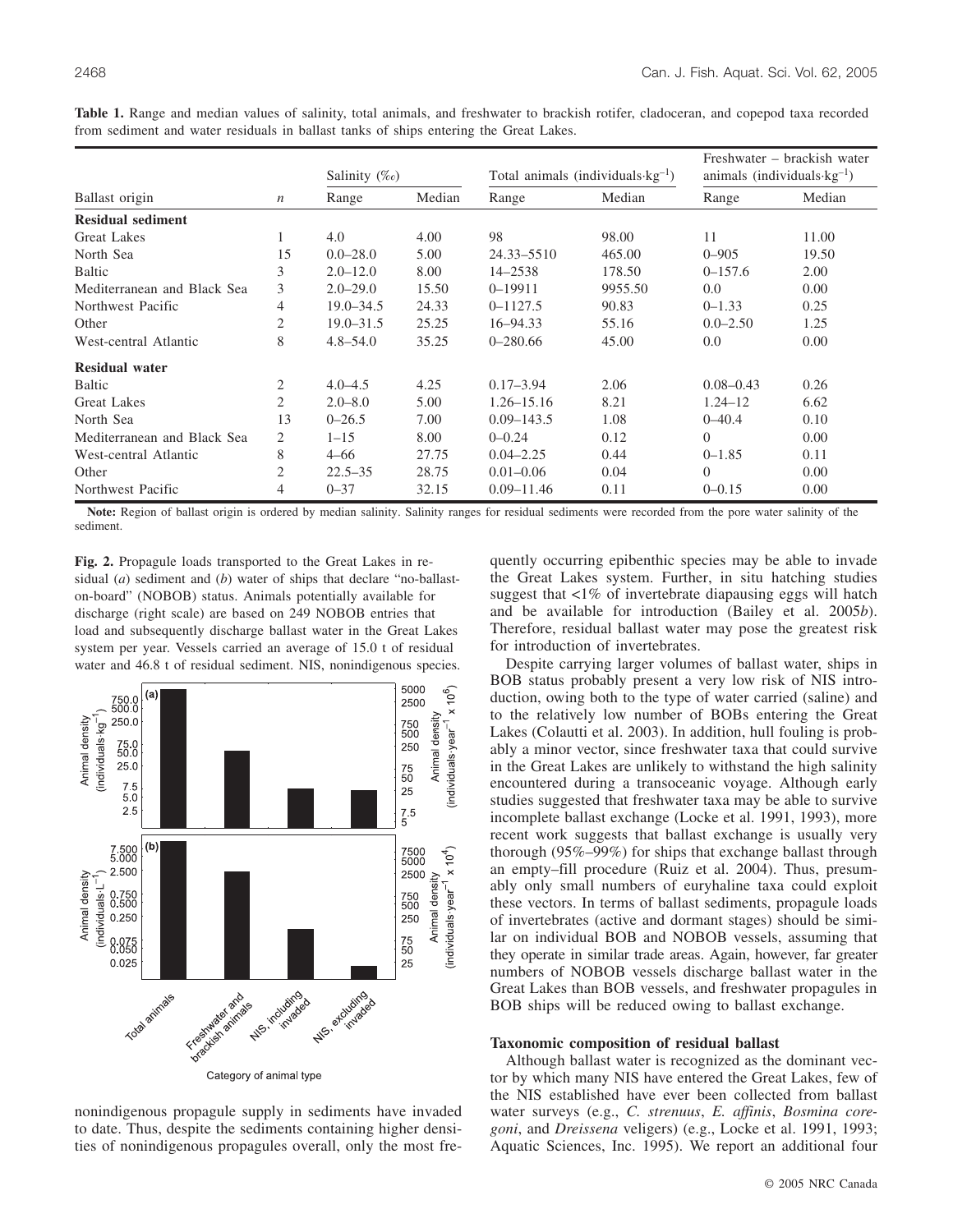|                           |            | Sediment        |                        | Water           |                        |         |
|---------------------------|------------|-----------------|------------------------|-----------------|------------------------|---------|
|                           | <b>NIS</b> | No. of<br>ships | Abundance<br>$(x10^5)$ | No. of<br>ships | Abundance<br>$(x10^4)$ | Habitat |
| Schizopera borutzkyi      | $\ast$     | $\overline{4}$  | 13.89                  | 1               | 0.63                   | br      |
| Eurytemora affinis        | *          |                 |                        | $\overline{4}$  | 7.42                   | fw, br  |
| Canthocamptus staphylinus |            | 3               | 9.08                   |                 |                        | fw      |
| Onychocamptus mohammed    | ∗          | 3               | 5.30                   |                 |                        | br      |
| Cyclops strenuus          | ∗          | 2               | 10.65                  | $\overline{2}$  | 126.26                 | fw      |
| Nitocra hibernica         | *          | $\overline{2}$  | 2.59                   |                 |                        | fw      |
| Paracyclops fimbriatus    |            | 1               | 217.96                 |                 |                        | fw      |
| Schizopera baltica        |            | 1               | 3.20                   |                 |                        | br      |
| Bryocamptus pygmaeus      |            | 1               | 3.20                   |                 |                        | fw      |
| Mesocyclops leuckarti     |            | 1               | 2.13                   |                 |                        | fw      |
| Eucyclops serrulatus      |            |                 |                        | 1               | 12.73                  | fw      |
| Harpacticus uniremis      |            | 1               | 1.07                   |                 |                        | br      |
| Thermocyclops crassus     |            | 1               | 1.07                   |                 |                        | fw      |
| Thermocyclops oithonoides |            | 1               | 1.07                   |                 |                        | fw      |
| Acanthocyclops venustus   |            |                 |                        | 1               | 5.31                   | fw      |
| Bosmina maritima          | $*$        |                 |                        | 1               | 1.77                   | fw      |
| Halicyclops sp.           |            |                 |                        | 1               | 1.77                   | br      |
| Cyclops abyssorum         |            |                 |                        | 1               | 0.71                   | fw      |
| Daphnia atkinsoni         |            |                 |                        | 1               | 0.36                   | fw      |
| Daphnia magna             |            |                 |                        | 1               | 0.36                   | fw      |
| Daphnia cristata          |            |                 |                        |                 | 0.36                   | fw      |

**Table 2.** Nonindigenous copepod and cladoceran species recorded from residual ballast sediment and water capable of surviving in brackish or freshwater habitats.

**Note:** Abundance is the number of organisms potentially entering the Great Lakes based on average densities in ships that declare "no-ballast-on-board" (NOBOB) status, average volumes of sediments and water in the ballast tanks of the ships, and the number of NOBOB ships discharging ballast into the Great Lakes per year. Taxa are ordered based on frequency and abundance. Asterisks denote nonindigenous species (NIS) already established within the Great Lakes. fw, freshwater taxa; br, brackish water taxa.

known NIS in the Great Lakes that may be linked with ballast water and sediments (three harpacticoid copepod species and *B. maritima*) and provide further records of *E. affinis*, *C. strenuus*, and *Driessena* veligers. Based on these findings, we believe that it is not a coincidence that all of the free-living nonindigenous animal species recorded as newly established populations in the Great Lakes since 1993 are either benthic or epibenthic taxa (e.g., harpacticoids, annelids, and amphipods) or possess diapausing stages (e.g., cladocerans) that may accumulate in sediments (see Grigorovich et al. 2003*a*). Such organisms are consistent with the NOBOB ship entry vector.

Nematodes and harpacticoids numerically dominated the ballast sediment fauna. In freshwater, brackish water, and marine systems also, these groups typically have the greatest abundance (e.g., Smol et al. 1994; Santos et al. 1996; Leeper and Taylor 1998). Free-living freshwater nematodes are a poorly studied taxonomic group in North America and thus contain numerous unreported and undescribed genera and species (Pennak 1978; Poinar 1991). As such, no NIS of nematode has been recognized from the Great Lakes to date. However, nematodes were the most abundant and speciesrich taxon in ballast sediments, and the majority of species identified have not yet been recorded from any North American freshwater habitat (cf. Pennak 1978; Poinar 1991). A thorough examination of the nematode fauna of the Great Lakes is warranted.

Three of the five known Great Lakes nonindigenous harpacticoid species were recorded during this study: *S. borutzkyi* (four ships), *O. mohammed* (three ships), and *N. hibernica* (two ships). Harpacticoids have been well represented in the occurrences of new NIS recorded since 1993, when ballast regulations were enacted, with the first recorded occurrences of *Heteropsyllus* sp. (1996), *S. borutzkyi* (1998), and *Nitocra incerta* (1999) since this time (see Grigorovich et al. 2003*a*). Additionally, *O. mohammed* was first recorded in 1992, after Canadian voluntary ballast exchange regulations were in place. Horvath et al. (2001) argued that the recent timing of discovery of *Heteropsyllus* sp. and *S. borutzkyi*, at least, is not an artefact of study effort for this group, as they dominated the areas where they were collected and had not been encountered previously despite a number of prior sampling efforts over previous years. The presence of these recently reported NIS indicates that NOBOB ships may be an active vector for NIS introductions into the Great Lakes.

The occurrence of two freshwater harpacticoid species not yet recorded from the Great Lakes, *C. staphylinus* (three ships) and *B. pygmaeus* (one ship), illustrates that new species still have opportunities for invasion. Both species have previously been recorded from North American fresh waters (although the former record is questionable) but not from the Great Lakes (Wilson and Yeatman 1959). Species tolerating wide ranges of salinity concentrations, particularly those originating from the Ponto-Caspian region, have also invaded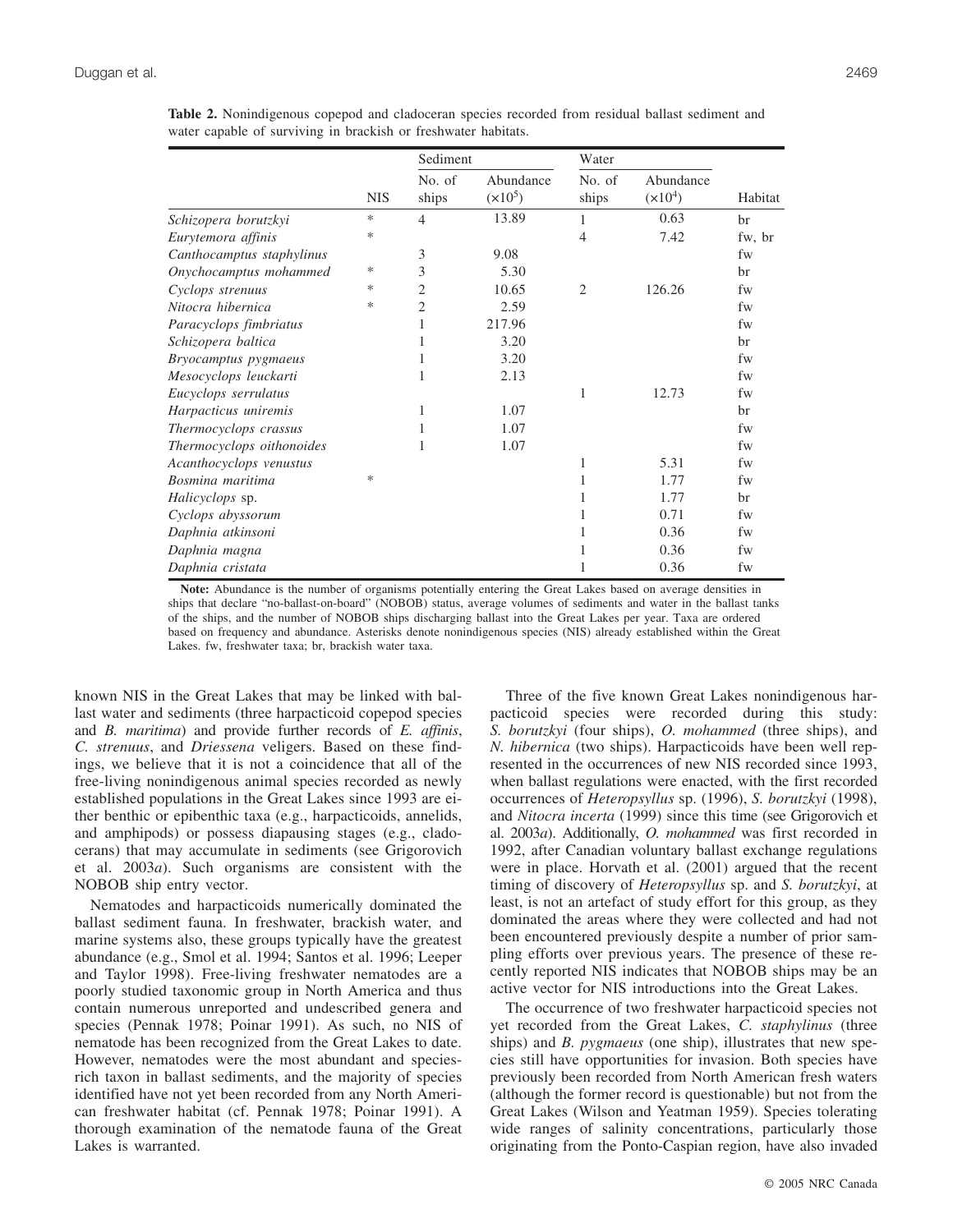the Great Lakes (e.g., Ricciardi and MacIsaac 2000). This includes the oligohaline harpacticoid *S. borutzkyi*, native to the Danube River delta of the Black Sea (Horvath et al. 2001), recorded from four ships in the current study. Thus, harpacticoids of brackish water origin, including a Black Sea endemic *H. uniremis* (one ship), may also pose a risk.

*Cyclops strenuus*, the only cyclopoid species considered an NIS in the Great Lakes (Grigorovich et al. 2003*b*), was the only cyclopoid that we recorded from more than one ship. Eight other freshwater or brackish water cyclopoids not known from the Great Lakes were also recorded, in all cases from single ships only. Of these, *M. leuckarti* and *P. fimbriatus* have been historically reported from North America, but these older records apparently refer to other species (e.g., *Mesocyclops americanus* and *Paracyclops poppei*; Wilson and Yeatman 1959; Hudson et al. 1998). As all of the other species were recorded from single ships, and in relatively low numbers, their probability of successful establishment may be constrained by propagule supply.

Calanoid copepods are not typically found associated with shallow water or sediments and were therefore found in low abundance (or as single occurrences) in the current study. The only species recorded with moderate frequency was *E. affinis* (four ships), unusual among calanoids as being an epibenthic species (Evans and Stewart 1977). This taxon has also been recorded from ballasted ships entering the Great Lakes (Locke et al. 1991) and has already invaded the system. The risk of invasion by planktonic calanoid copepods may thus have been greatly reduced by midocean exchange in ballasted vessels. Compared with harpacticoids, few propagules of active freshwater calanoid species likely enter the Great Lakes via shipping. However, the egg bank contained in sediments of NOBOB ships may provide opportunities for some species (see Bailey et al. 2003). Three poecilostomatoid species were also recorded and have commonly been recorded on BOB vessels (e.g., Williams et al. 1988; Locke et al. 1991). However, these likely present no risk because of their marine constitution.

Ten species of Cladocera were identified, including three not yet known from the Great Lakes (all *Daphnia* species) and the established invader *B. maritima*. No predatory cladocerans were recorded (e.g., *Cercopagis* or *Bythotrephes*). The entry mechanism for *Cercopagis*, first recorded in 1998 post-implementation of ballast exchange, therefore remains unconfirmed. All of the amphipod species recorded were estuarine European *Gammarus* species. Amphipods have invaded the Great Lakes, including *Echinogammarus ischnus* and *Gammarus tigrinus*, since ballast water exchange was commenced (van Overdijk et al. 2003; Grigorovich et al. 2005), and the presence of species in residual water indicates that further invasions may still occur.

Five oligochaete taxa were recorded from our ballast sediments but were typically in low numbers (comprising only 0.2% of all animals) and on few ships (14.3%). All of the taxa recorded are apparently native to the Great Lakes (Spencer and Hudson 2003). The finding of few oligochaete taxa is interesting given that estimates of the number of oligochaetes that have invaded the Great Lakes system range widely. Spencer and Hudson (2003) recognized three species as suspected NIS, although only one is thought to have entered with shipping as the vector (Mills et al. 1993). Grigorovich et al. (2003*b*), in contrast, listed 15 aquatic oligochaete species considered nonindigenous or cryptogenic, although possible vectors were not provided. Unless oligochaetes are able to invade at low inoculum sizes, our findings suggest that oligochaetes are unlikely to enter via NOBOB ships. Polychaetes occurred relatively frequently on ships but are not represented in the NIS component of the Great Lakes fauna. Polychaetes have few representatives in freshwater environments worldwide (Klemm 1985), and those recorded at higher abundances in our study were from high-salinity residuals from ballast derived from coastal waters. These and other marine taxa are likely to be killed with incoming freshwater ballast in NOBOB vessels prior to being purged into the Great Lakes.

The organisms that we collected will not constitute the full complement of species entering the Great Lakes in NOBOB ships, but given the repeated sampling of some taxa, we have confidence that many of the most frequently occurring species were sampled. The proportion of ships from each region that we sampled is similar to that reported by Colautti et al. (2003) for NOBOB entries to the Great Lakes, providing confidence that our samples were from a representative array of ships. However, some less common regions were not represented. For example, Colautti et al. (2003) reported entries by Australian ships, while we did not sample any from this region. In addition, we will not have examined ships from all possible ports within each represented region. Each port is likely to have different environmental conditions, species, and probabilities of ballast uptake of species. This will vary temporally owing to seasonal activity of organisms or conditions that lead to stirring of sediments.

## **Determinants of propagule supply and potential invasion risks**

Determining the factors that are correlated with high propagule supplies may provide management options to reduce the probability of new invasions. However, few clear relationships were found between organisms and environmental variables associated with ships in this study. A significant decrease in the number of organisms in both sediments and residual water was observed with increasing salinity, although the relationship was weak. In addition, decrease in propagule supplies at higher salinities is likely not caused by salinity per se. Regions of ballast origin show similar trends, with fewer animals generally originating from regions with marine ports and greater numbers from freshwater and brackish water areas. Thus, lower numbers of propagules may enter tanks in saline ports. Regardless, the total propagule supply to the Great Lakes, and most importantly freshwater propagule supply, is lower in ships with saline residuals. Poor correlations between invertebrate abundances and environmental variables, including salinity, likely reflect differences in the number of propagules entering tanks during ballasting operations. Uptake of organisms likely varies from port to port as well as seasonally.

Outside of the possible oligochaete invasions, crustaceans are the only animal group to have invaded the Great Lakes since ballast water exchange was implemented in 1993 (Grigorovich et al. 2003*b*). We thus listed crustacean species from ballast residuals that could potentially survive in the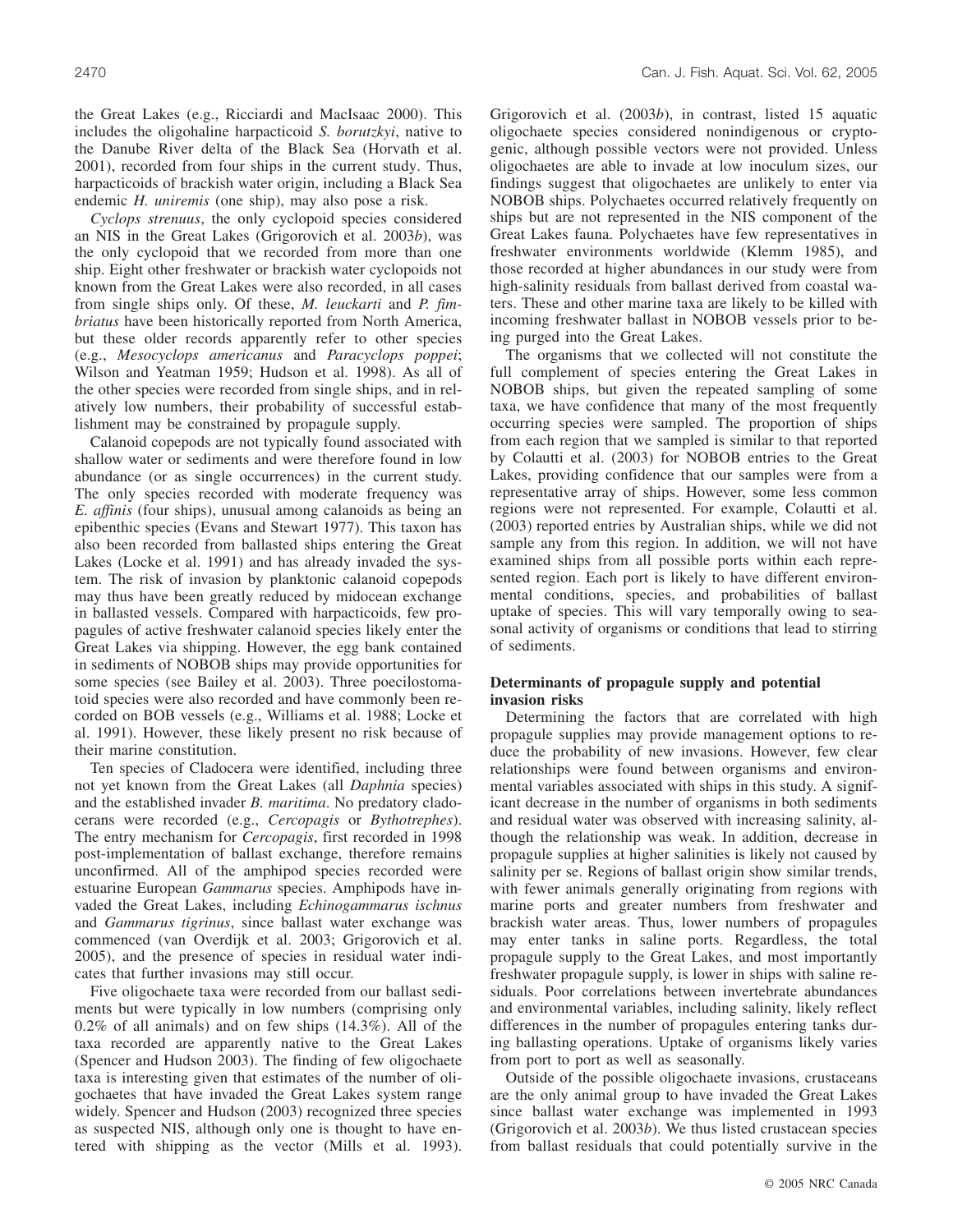Great Lakes based on having freshwater or brackish water tolerances. Most taxa with high occurrence frequencies (i.e., present in two or more ships) have already established in the Great Lakes (e.g., *E. affinis*, *S. borutzkyi*, *O. mohammed*, and *C. strenuus*). This finding is consistent with the propagule pressure hypothesis, with larger or more frequent introductions expected to have higher chances of successful establishment (e.g., Forsyth and Duncan 2001; Lounibos 2002). Such a relationship provides an opportunity to make predictions of which other species may invade this system. Of those species not yet established in the Great Lakes, *C. staphylinus* might have the greatest potential to invade based on the apparent frequency and inoculum sizes, as it is the only species recorded in more than one ship not yet recorded as an invader. Of those taxa recorded on single ships, only *B. maritima* has successfully established. Indeed, this species is planktonic and likely invaded via ballast water of a BOB ship, as it was first recognized prior to implementation of ballast exchange (1988; see De Melo and Hebert 1994).

Not all recent invasions can be linked to NOBOB ships, as some recently established harpacticoid species were not found in our survey (e.g., *N. incerta* and *Heteropsyllus* sp.). These taxa may have entered the Great Lakes in NOBOB ships as rare fauna. Alternatively, we cannot discount invasion through stochastic events of single large inoculation sizes, that donor ports have changed with variation in trade patterns since their introduction, or that conditions and biota have changed within donor regions (sensu Carlton 1996). We also cannot disregard alternative vectors (e.g., Reid and Pinto-Coelho 1994).

Future invasions may occur owing to new opportunities brought about by spread of species to ports involved in Great Lakes trade. One potential example of this is our finding of the harpacticoid *S. borutzkyi*. Prior to discovery in the Great Lakes, *S. borutzkyi* was known only from the Danube River delta of the Black Sea (Montschenko 1967). The most recent sites of ballast uptake for ships carrying this species, however, were at North Sea ports (Antwerp and Ghent, Belgium, Rotterdam, Netherlands, and Bremmen, Germany). A better knowledge of fauna in global ports is required, which will rely on frequent examination of these sites. Alternatively, *S. borutzkyi* may survive well or even be capable of establishing populations within ballast tanks. Survivorship time in ballast tanks of harpacticoids, in particular, may be lengthy. For example, Chu et al. (1997) found that harpacticoids persisted in ballast water for up to a year, and Gollasch et al. (2000) found this group to survive well in ballast tanks relative to other organisms. Supporting this, harpacticoid composition did not always reflect previous port of ballast origin in our study. For example, a single individual of the Black Sea endemic *H. uniremis* was recorded from a ship that last ballasted at a western Atlantic port. Species with adaptations to survive in ballast tanks will presumably be dispersed with greater frequency and abundance and therefore pose a greater invasion risk.

Owing to high abundance and presence of nonindigenous representatives, harpacticoid and cyclopoid copepods, and possibly nematodes, appear to pose the greatest risk of invasion by NOBOB ships, although we cannot disregard stochastic events involving other taxa. The importance of

benthic taxa (e.g., nematodes and harpacticoid copepods) suggests that animals commonly enter ballast tanks with sediment because water either is loaded close to the sediments in some ports or is loaded in turbulent ports (e.g., rivers). Some animals, such as polychaetes and other meroplanktonic taxa, may enter as larvae, which settle once brought in by ballast water. However, these taxa are typically marine and thus should pose little risk to the Great Lakes.

NOBOB ships appear to pose an invasion risk to the Great Lakes, with risk being greatest for animals in residual waters and lower for those buried in ballast sediment. Some recent introductions into the Great Lakes are consistent with a NOBOB ship entry vector. NOBOB ships also may pose a risk to any global system in which ballasting and subsequent deballasting occur without exchange by water of opposing salinity. Currently, structural and operational limitations prevent complete discharge of water and sediments from tanks, and increased efficiency of these systems will likely reduce the supply of propagules. Another option for reducing invasion risk to the Great Lakes by freshwater organisms within residuals is ballasting a lens of salt water into the tanks (i.e., partial ballast exchange). Flushing ballast tanks with small amounts of salt water may aid in dislodging and removing residual sediment from the bottom of the tanks and by decreasing densities of freshwater taxa in ballast residuals (Locke et al. 1993). Moreover, the resultant brackish residual water may adversely affect viability of eggs of freshwater species contained within ballast sediments (Bailey et al. 2003; N. Kanavillil, Great Lakes Institute for Environmental Research, University of Windsor, Windsor, Ontario, unpublished data).

# **Acknowledgements**

We thank C. Rixon, N. Bergeron, and D. Gray for laboratory support, F. Dobbs (Old Dominion University) for providing pore water salinity data, C. Erseus (Gothenburg University) for oligochaete identifications, and M. Clément for harpacticoid identifications. The Shipping Federation of Canada, ship agents, masters, officers, and crew were very cooperative throughout sample collection. I.C.D. was supported, in part, by funds from the US National Sea Grant program. S.A.B. was supported by an Natural Sciences and Engineering Research Council of Canada Industrial Postgraduate Scholarship, in partnership with the Shipping Federation of Canada, and an Ontario Graduate Scholarship. H.J.M. was supported by the Natural Sciences and Engineering Research Council of Canada and a Department of Fisheries and Oceans Invasive Species research chair. This work was conducted under the multi-institutional Great Lakes NOBOB Project funded by the Great Lakes Protection Fund, the National Oceanic and Atmospheric Administration, the US Environmental Protection Agency, and the US Coast Guard. The project was comanaged by the Cooperative Institute of Limnology and Ecosystems Research and the National Oceanic and Atmospheric Administration Great Lakes Environmental Research Laboratory and sponsored under cooperative agreement NA17RJ1225 from the Office of Oceanic and Atmospheric Research, National Oceanic and Atmospheric Administration.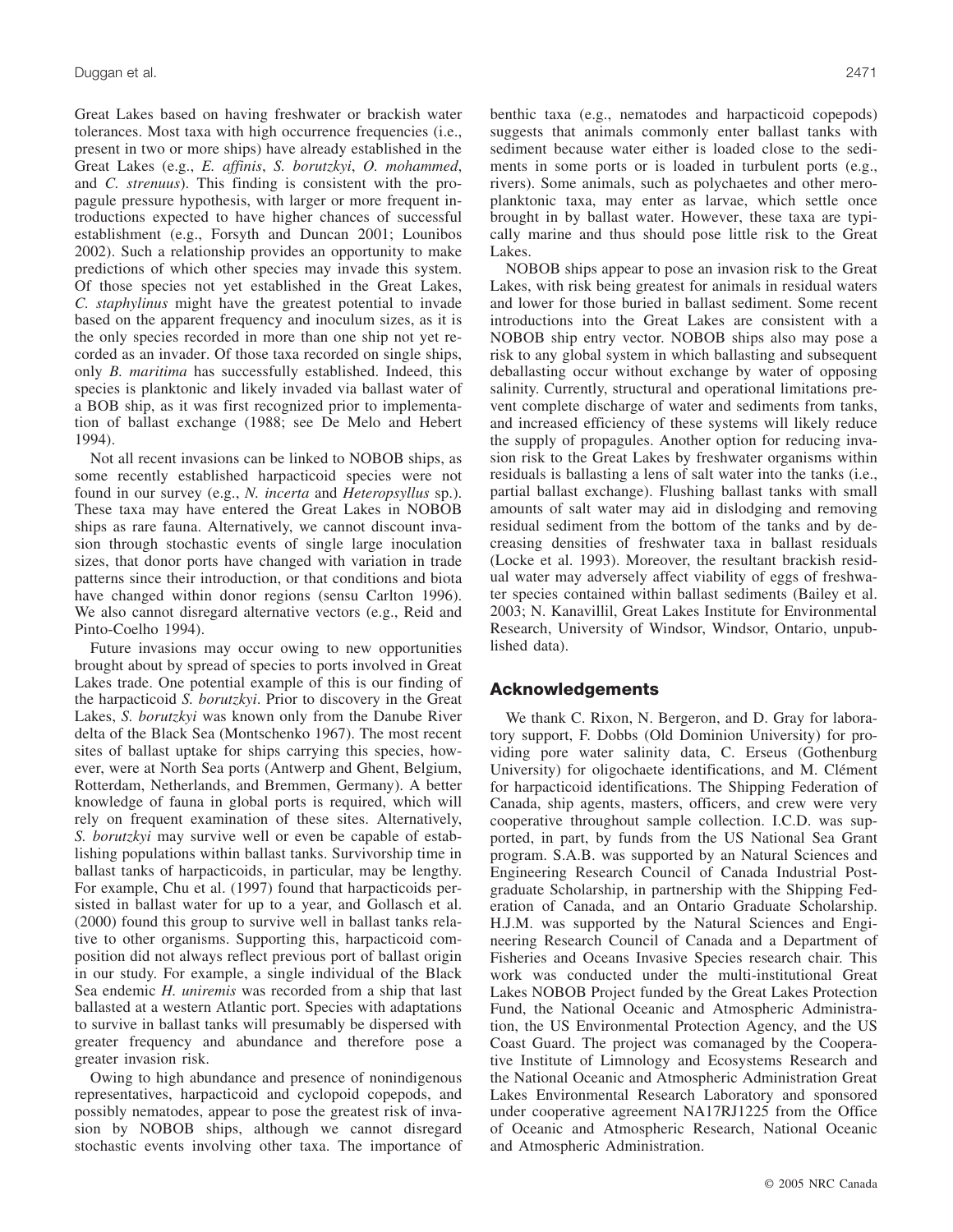# **References**

- Aquatic Sciences, Inc. 1995. Canadian Coast Guard assessment of the potential for introduction of exotic species through exchange of industrial shipping ballast water, final report. ASI project E9254 prepared by Aquatic Sciences, Inc. for Canadian Coast Guard, Transport Canada Ship Safety, Ottawa, Ont.
- Bailey, S.A., Duggan, I.C., van Overdijk, C.D.A., Jenkins, P.T., and MacIsaac, H.J. 2003. Viability of invertebrate diapausing eggs collected from residual ballast sediment. Limnol. Oceanogr. **48**: 1701–1710.
- Bailey, S.A., Duggan, I.C., Jenkins, P.T., and MacIsaac, H.J. 2005*a*. Invertebrate resting stages in residual ballast sediment of transoceanic ships. Can. J. Fish. Aquat. Sci. **62**: 1090–1103.
- Bailey, S.A., Nandakumar, K., Duggan, I.C., van Overdijk, C.D.A., Johengen, T.H., Reid, D.F., and MacIsaac, H.J. 2005*b*. *In situ* hatching of invertebrate diapausing eggs from ships' ballast sediment. Divers Distrib. **11**: 453–460.
- Burgess, R. 2001. An improved protocol from removing meiofauna from sediments using colloidal silica sols. Mar. Ecol. Prog. Ser. **214**: 161–165.
- Carlton, J.T. 1996. Patterns, process, and prediction in marine invasion ecology. Biol. Invasions, **78**: 97–106.
- Chu, K.H., Tam, P.F., Fung, C.H., and Chen, Q.C. 1997. A biological survey of ballast water in container ships entering Hong Kong. Hydrobiologia, **352**: 201–206.
- Colautti, R.I., Niimi, A.J., van Overdijk, C.D.A., Mills, E.L., Holeck, K., and MacIsaac, H.J. 2003. Spatial and temporal analysis of transoceanic shipping vectors to the Great Lakes. *In* Invasive species: vectors and management strategies. *Edited by* G.M. Ruiz and J.T. Carlton. Island Press, Washington, D.C. pp. 227–246.
- De Melo, R., and Hebert, P.D.N. 1994. A taxonomic reevaluation of North American Bosminidae. Can. J. Zool. **72**: 1808–1825.
- Evans, M.S., and Stewart, J.A. 1977. Epibenthic and benthic microcrustaceans (copepods, cladocerans, ostracods) from a nearshore area in Southeastern Lake Michigan. Limnol. Oceanogr. **22**: 1059–1066.
- Forsyth, D.M., and Duncan, D.P. 2001. Propagule size and the relative success of exotic ungulate and bird introductions. Am. Nat. **157**: 583–595.
- Gollasch, S., Rosenthal, H., Botnen, H., Hamer, J., Laing, I., Leppakoski, E., MacDonald, E., Minchin, D., Nauke, M., Olenin, S., Utting, S., Voigt, M., and Wallentiunus, I. 2000. Fluctuations of zooplankton taxa in ballast water during short term and long term ocean going voyages. Int. Rev. Hydrobiol. **85**: 597–608.
- Grigorovich, I.A., Colautti, R.I., Mills, E.L., Holeck, K., Ballert, A.G., and MacIsaac, H.J. 2003*a*. Ballast-mediated animal introductions in the Laurentian Great Lakes: retrospective and prospective analyses. Can. J. Fish. Aquat. Sci. **60**: 740–756.
- Grigorovich, I.A., Korniushin, A.V., Gray, D.K., Duggan, I.C., Colautti, R.I., and MacIsaac, H.J. 2003*b*. Lake Superior: an invasion coldspot? Hydrobiologia, **499**: 191–210.
- Grigorovich, I.A., Kang, M., and Ciborowski, J.J.H. 2005. Colonization of the Laurentian Great Lakes by the amphipod *Gammarus tigrinus*, a native of the North American Atlantic coast. J. Great Lakes Res. **31**: 333–342.
- Hallegraeff, G.M., and Bolch, C.J. 1992. Transport of diatom and dinoflagellate resting spores in ships' ballast water: implications for plankton biogeography and aquaculture. J. Plankton Res. **14**: 1067–1084.
- Hebert, P.D.N., and Cristescu, M.E.A. 2002. Genetic perspectives on invasions: the case of the Cladocera. Can. J. Fish. Aquat. Sci. **59**: 1229–1234.
- Holeck, K.T., Mills, E.L., MacIsaac, H.J., Dochoda, M.R., Colautti, R.I., and Ricciardi, A. 2004. Bridging troubled waters: biological invasions, transoceanic shipping, and the Laurentian Great Lakes. Bioscience, **54**: 919–929.
- Horvath, T.G., Whitman, R.L., and Last, L.L. 2001. Establishment of two invasive crustaceans (Copepoda: Harpacticoida) in the nearshore sands of Lake Michigan. Can. J. Fish. Aquat. Sci. **58**: 1261–1264.
- Hudson, P.L., Reid, J.W., Lesko, L.T., and Selgeby, J.H. 1998. Cyclopoid and harpacticoid copepods of the Laurentian Great Lakes. Ohio Biol. Surv. Bull. New Ser. No. 12(2).
- Kelly, J.M. 1993. Ballast water and sediments as mechanisms for unwanted species introductions into Washington State. J. Shellfish Res. **12**: 405–410.
- Klemm, D.J. 1985. A guide to the freshwater Annelida (Polychaeta, naidid and tuberficid Oligochaeta, and Hirudinea) of North America. Kendall/Hunt Publishing Company, Dubuque, Iowa.
- Leeper, D.A., and Taylor, B.E. 1998. Abundance, biomass and production of aquatic invertebrates in Rainbow Bay, a temporary wetland in South Carolina, USA. Arch. Hydrobiol. **143**: 335–362.
- Locke, A., Reid, D.M., Sprules, W.G., Carlton, J.T., and van Leeuwen, H.C. 1991. Effectiveness of mid-ocean exchange in controlling freshwater and coastal zooplankton in ballast water. Great Lakes Laboratory for Fisheries and Aquatic Sciences, Burlington, Ont. Can. Tech. Rep. Fish. Aquat. Sci. No. 1822.
- Locke, A., Reid, D.M., van Leeuwen, H.C., Sprules, W.G., and Carlton, J.T. 1993. Ballast exchange as a means of controlling dispersal of freshwater organisms by ships. Can. J. Fish. Aquat. Sci. **50**: 2086–2093.
- Lounibos, L.P. 2002. Invasions by insect vectors of human disease. Annu. Rev. Entomol. **47**: 233–266.
- MacIsaac, H.J., Robbins, T.C., and Lewis, M.A. 2002. Modeling ships' ballast water as invasion threats to the Great Lakes. Can. J. Fish. Aquat. Sci. **59**: 1245–1256.
- Mills, E.L., Leach, J.H., Carlton, J.T., and Secor, C.L. 1993. Exotic species in the Great Lakes: a history of biotic crises and anthropogenic introductions. J. Gt. Lakes Res. **19**: 1–54.
- Montschenko, V. 1967. Beitrag zur Kenntnis der gattung *Schizopera* (Crustacea, Harpacticoida) im Scharzen Meer. Zool. Anz. **178**: 367–374.
- Nicholls, K.H., and MacIsaac, H.J. 2004. Euryhaline, sanddwelling testate rhizopods in the Great Lakes. J. Gt. Lakes Res. **30**: 123–132.
- Pennak, R.W. 1978. Fresh-water invertebrates of the United States. 2nd ed. John Wiley & Sons, New York.
- Poinar, G.O., Jr. 1991. Nematoda and Nematomorpha. *In* Ecology and classification of North American freshwater invertebrates. *Edited by* J.H. Thorp and A.P. Covich. Academic Press, San Diego, Calif. pp. 249–283.
- Reid, J.W., and Pinto-Coelho, R.M. 1994. An Afro-Asian continental copepod, *Mesocyclops ogunnus*, found in Brazil; with a new key to the species of *Mesocyclops* in South America and a review of intercontinental introductions of copepods. Limnologica, **24**: 359–368.
- Ricciardi, A. 2001. Facilitative interactions among aquatic invaders: is an "invasional meltdown" occurring in the Great Lakes? Can. J. Fish. Aquat. Sci. **58**: 2513–2525.
- Ricciardi, A., and MacIsaac, H.J. 2000. Recent mass invasion of the North American Great Lakes by Ponto-Caspian species. Trends Ecol. Evol. **15**: 62–65.
- Ruiz, G.M., Smith, G., Verling, E., and Chaves, S. 2004. Ballast water management: toward understanding treatment efficacy. 13th International Conference on Aquatic Invasive Species, 19–23 Septem-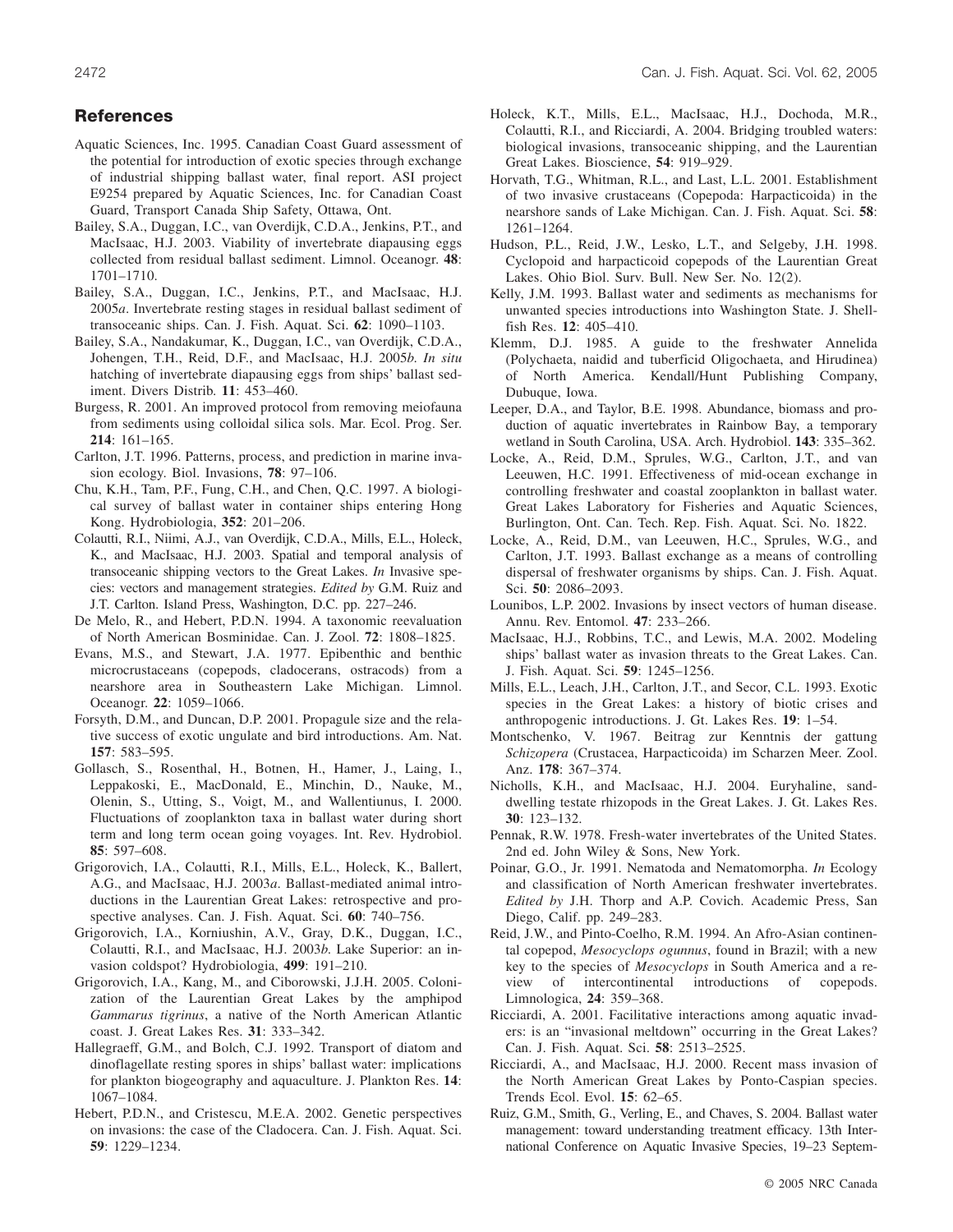ber 2004, Ennis, Ireland. Institute of Technology, Sligo, Ireland. pp. 18–19.

- Santos, P.J.P., Castel, J., and Souza-Santos, L.P. 1996. Seasonal variability of meiofaunal abundance in the oligo-mesohaline area of the Gironde Estuary, France. Estuarine Coastal Shelf Sci. **43**: 549–563.
- Schallenberg, M., Hall, C.J., and Burns, C.W. 2003. Consequences of climate-induced salinity increases on zooplankton abundance and diversity in coastal lakes. Mar. Ecol. Prog. Ser. **251**: 181– 189.
- Smol, N., Willems, K., Govaere, J.C.R., and Sandee, A.J.J. 1994. Composition, distribution and biomass of meiobenthos in the Oosterschelde estuary (SW Netherlands). Hydrobiologia, **282**: 197–217.
- Spencer, D.R., and Hudson, P.L. 2003. The Oligochaeta (Annelida, Clitellata) of the St. Lawrence Great Lakes region: an update. J. Gt. Lakes Res. **29**: 89–104.
- US Coast Guard. 1993. Ballast water management for vessels entering the Great Lakes. Code of federal regulations 33-CFR Part 151.1510.
- van Overdijk, C.D.A., Grigorovich, I.A., Mabee, T., Ray, W.J., Ciborowski, J.J.H., and MacIsaac, H.J. 2003. Microhabitat selection by the invasive amphipod *Echinogammarus ischnus* and native *Gammarus fasciatus* in laboratory experiments and in Lake Erie. Freshw. Biol. **48**: 567–578.
- Williams, R.J., Griffiths, F.B., van der Wal, E.J., and Kelly, J. 1988. Cargo vessel ballast water as a vector for the transport of non-indigenous marine species. Estuarine Coastal Shelf Sci. **26**: 409–420.
- Wilson, M.S., and Yeatman, H.C. 1959. Free-living Copepoda. *In* Fresh water biology. 2nd ed. *Edited by* W.T. Edmondson. John Wiley & Sons, New York. pp. 735–868.

# **Appendix A**

**Table A1.** Animals recorded in residual sediment and water from ships that declare "no-ballast-on-board" (NOBOB) status entering the Great Lakes.

|                              | Sediment | Water    |
|------------------------------|----------|----------|
| Rotifera                     |          |          |
| Brachionus angularis         |          | ×        |
| Keratella crassa             |          | ×        |
| Kelicottia longispina        |          | ×        |
| Keratella cochlearis         |          | $\times$ |
| Lecane closterocerca         | ×        |          |
| Lecane hamata                | $\times$ |          |
| Polyarthra dolichoptera      |          | ×        |
| Proales decipiens            |          | ×        |
| Synchaeta oblonga            |          | ×        |
| <b>Bdelloids</b>             | ×        | ×        |
| Copepoda                     |          |          |
| Harpacticoida                |          |          |
| Ameira parvula               | ×        | ×        |
| Bryocamptus pygmaeus         | $\times$ |          |
| Bryocamptus zschokkei        | $\times$ |          |
| Canthocamptus staphylinoides | ×        |          |
| Canthocamptus staphylinus    | $\times$ |          |
| Ectinosoma californicum      | $\times$ |          |
| Halectinosoma curticorne     | $\times$ |          |
| Harpacticus uniremis         | ×        |          |
| Longipedia minor             | $\times$ | ×        |
| Mesochra pygmaea             | $\times$ |          |
| Microarthridian littorale    | $\times$ |          |
| Microsetella norvegica       | $\times$ | ×        |
| Nitocra affinis affinis      | $\times$ |          |
| Nitocra hibernica            | $\times$ |          |
| Nitocra lacustris            | ×        | ×        |
| Nitocra spinipes             | $\times$ | $\times$ |
| Nitocra sp.                  | $\times$ |          |
| Onychocamptus mohammed       | ×        |          |
| Schizopera baltica           | ×        |          |
| Schizopera borutzkyi         | $\times$ | ×        |
| Schizopera knabeni           | $\times$ | ×        |
| Tachidius littoralis         |          | ×        |
| Tisbe furcata                |          | ×        |
| Tisbe gracilis               |          | ×        |
| Indeterminate harpacticoids  | ×        | $\times$ |
| Cyclopoida                   |          |          |
| Acanthocyclops robustus      | ×        | ×        |
| Acanthocyclops venustus      |          | ×        |
| Acanthocyclops vernalis      |          | ×        |
| Acanthocyclops sp.           | ×        |          |
| Cyclopina litoralis          |          | ×        |
| Cyclops abyssorum            |          | ×        |
| Cyclops strenuus             | ×        | ×        |
| Diacyclops nanus             |          | ×        |
| Diacyclops thomasi           | ×        | ×        |
| Eucyclops serrulatus         |          | ×        |
| Halicyclops sp.              | ×        | ×        |
| Mesocyclops americanus       | ×        |          |
| Mesocyclops edax             | ×        | ×        |
|                              |          |          |